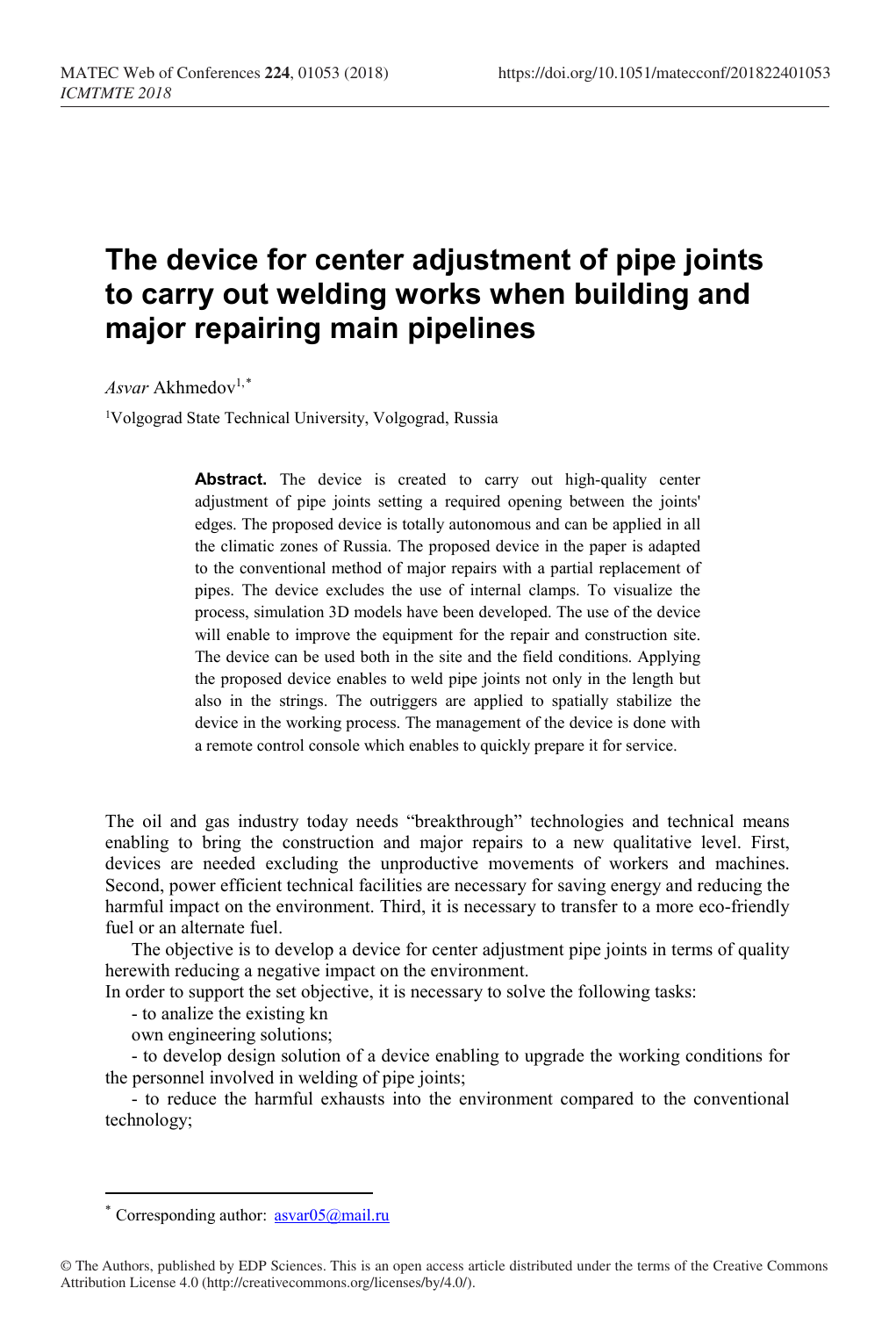- to create the 3D simulation models of the device to more real comprehension of the device within the process flow scheme for the major repairs technique with the partial replacement of pipes;

- to adapt the proposed device into the composition of the conventional repair and construction site.

Out of the existing level of technology, a device[1] consisting of semi-rings suitable for the fixation between them is known. According to the description, it is possible to provide the rigid fixation of two pipes relative to each other with the needed weld gaps for the subsequent joint welding. However, to use the device, it is necessary to first lay down the mating pipes sections onto the special supports which requires the manual labour and the additional preparation of the site.

In the [2], a device fixed in place of a bucket at a single-bucket excavator is suggested. The device enables to center adjust the pipe sections for welding with the help of the cross frames with the transposable elements extra fixed on a beam. The given invention has a drawback – the device cannot be used for all the pipe diameters in a wide range that reduces its countrywide application in the oil and gas industry.

In the invention [3], a device enabling to center adjust the pipe sections is proposed. According to the description, the device consists of a beam with the two fixed supports suitable for fixing the sections fitting for welding using special belts with the driving units. Wherein, the axes alignment of the two pipes is done with the help of a driving unit regulating the belt tensions. However, the given device has a drawback – to make it operational, it is needed to involve manual labor.

One more invention [4] is known, with the pipe-layer using the fixed extra equipment to support the pipe sections and the position fixation when center lining the pipes. The essence of the invention lies in the fact that the fitting pipe section is fixed in the needed position in lining using the pipe-layer boom and an extra boom fixed behind the pipe-layer. As a result, the fitting pipe section is fixed along in two places, which excludes virtual shifts when adjusting.

The drawbacks of the given invention:

- the support of the pipe section should be done by the pipe-layer up to the completion of the joint welding excluding the pipe-layer freeing and using it in some other place for subsequent works;

- to set the gap between the pipe ends it is necessary to bring the sections together up to 2-3 mm, and this is not possible using the given facility at once, since bringing the sections together there will appear inertia forces resulting in collision of and as a result it will lead to defects of the sections ends.

Yet another device consisting of semi-cylinder sections made of metal [5] is known. For spatial rigidity, each semi-cylinder section is made with stiffening plates. Moreover, the device's sections are connected from one side using hinges, from the other side using a clamp. The device is made to fix the joints of two pipe sections to one another for center adjustment and the subsequent welding. The drawback of the given device  $-$  for its application, it is needed to involve not only load-carrying devices but also special supports to preserve the gap set between the pipe sections in welding joints.

The [6] proposes an external clamp consisting of two joined rings forming a spatial frame. Wherein, each ring consists of two semi-rings connected by hinges. A beam is fixed on the frame enabling to move a pipe section up and down, as well as sideway bringing the sections together. Wherein, the guide brackets are put from all four sides along the pipe section area relative to which the adjustment is done of the three dimensional position of pipe sections. The alignment of the pipe sections to be joined is carried out using special brackets.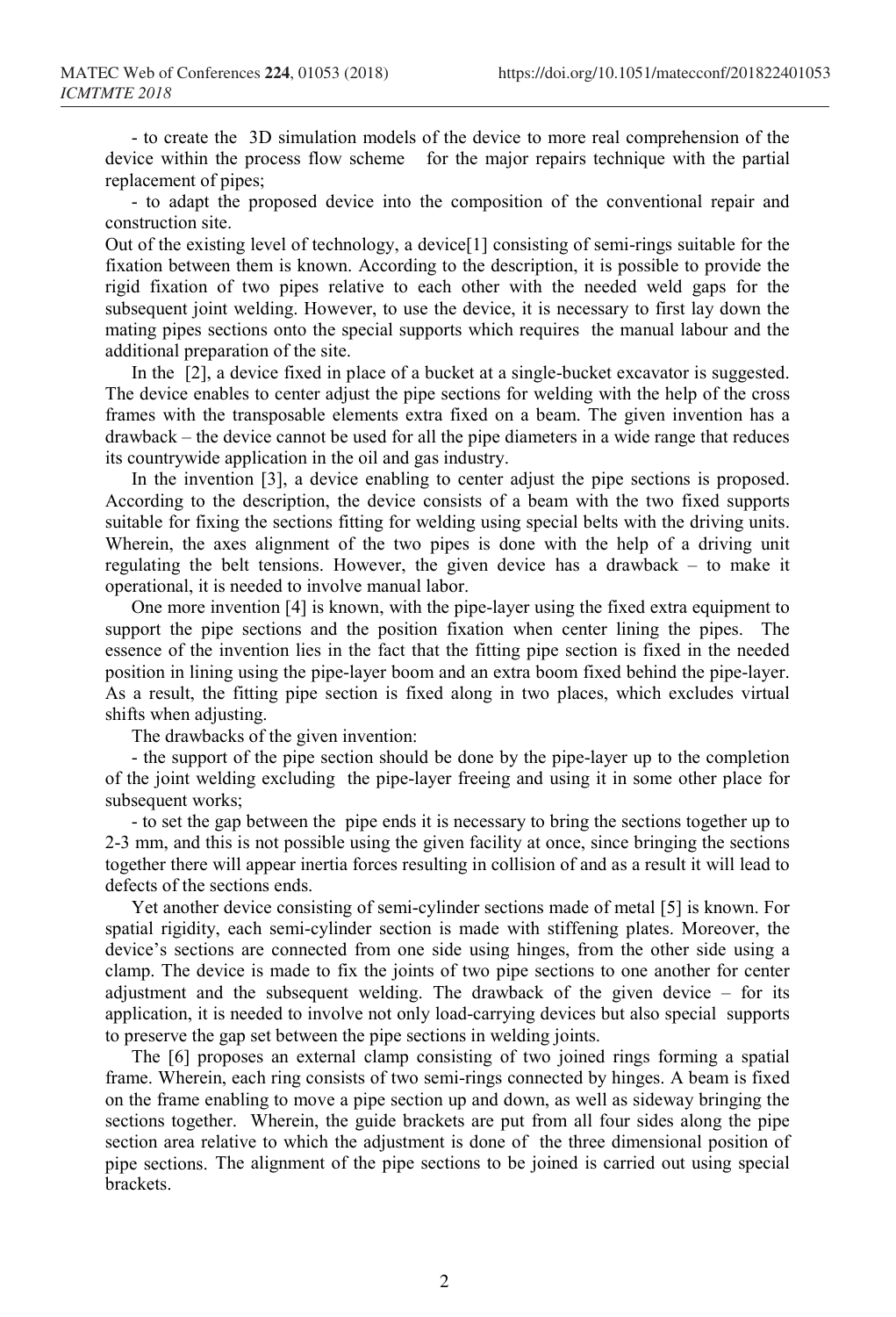The invention [7] is known, in which the pipe center adjustment is done with the device containing special support frames on which of each there are guide plates providing for a pipe section to be lifted and brought together.

From the existing technical level, we know the device [8] consisting of two rings each of which is fixed in the area of the future welding joint. Herewith, locking rings are put on one ring for the exact registration of pipe section axes, and on the opposite ring there are special rods to fix the three dimensional position. The drawback of the given invention is in order to make it operational a lifting machine is needed for bringing the sections together.

Another device is known [9], to center adjust the pipe sections for welding consisting of two rings joined between one another. Wherein, there are special threaded rods, which enable to align the axes of the abutting sections. The drawback of the device is that the regulation of the pipe sections with this device is done manually and that requires time and a measure of manual labor.

The invention [10] proposes a device to align pipe section axes. The device consists of the two metal rings each of which is fixed on a pipe section. In the upper part, the rings are joined by an adjustment mechanism enabling to bring shoulders of pipe sections together to the required gap. However, the given device has a drawback: the abutting sections should be put on special reusable supports without which the device operation is impossible. Besides, when bringing pipe sections together with this device, special supports are needed excluding tearing and the insulation faults in places where sections are laid on the supports and this is overlooked in the proposed device.

The device [11] is known, consisting of the movable space frame and the center adjustment mechanism for welding. The given device can be moved along the pipe with no need for readjustment. However, when using this device, it is necessary to string all the abutting sections for easy movement of the device. Herewith, all sections are laid in one line with the minimum shoulder gap which additionally increases the processing time for the pre-welding assembly.

The device [12] is known, for center adjustment of pipe sections mounted inside the abutted pipe sections. The device consists of a body with clamps using which the alignment of axes is done. The drawback of the given device is that it is put inside the sections. After the joint is welded, the device should be taken out of the pipe body, with no damage to the inner pipe surface.

Apart from the above mentioned devices, yet another engineering solution for center adjustment is known consisting of a metal frame with the mounted pipe straps [13]. For the alignment, the pipe sections are rigidly restrained with the straps, after which the joint is welded.

The invention [14] proposes a device for center adjustment designed as a three dimensional frame consisting of two rings joined by clamps. The regulation of each of the clamps is done manually when center adjusting the pipe sections. The application of devices of this type requires time to make them operational and for alignment of pipe section axes, and this is a considerable drawback.

Out of the existing level of technology, internal clamps are known [15, 16, 17, 18] which are put inside the pipe body when center adjusted. The drawback of these is that to make them operational, it is needed to involve a lifting facility, a crane or a pipe-layer as well as the riggers. Moreover, the drawback of these devices is the fact that after the center adjustment and welding it is needed to fully extract the devices out of the pipe body with the help of a vehicle creating a traction pull.

The device [19] is known that consists of a three dimensional frame with fixed in radial directions special hoisting jacks on it. With the help of the radially-set hoisting jacks, the center adjustment of two pipe sections between one another is provided. The drawback of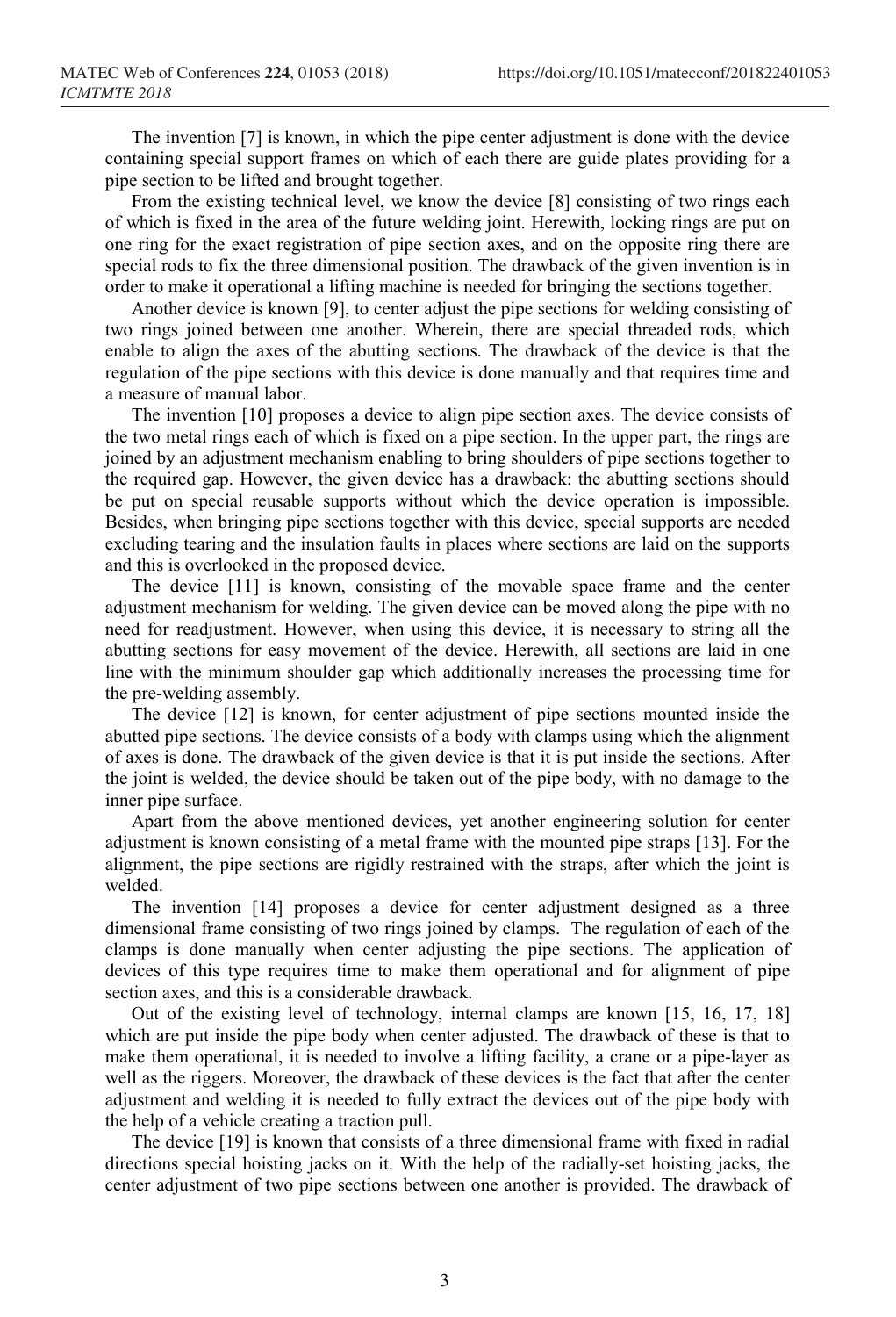the device lies in the fact that it is needed to use extra reusable supports to hold pipe sections when center adjusted.

Out of the existing level of technology, a device [20] consisting of several trailer units connected in one line is known. On the frame of the trailer units, the processing equipment is mounted to center adjust and weld-up the pipe sections. The considerable drawback of it is in order to make it operational, some extra machines and a measure of manual labor are needed which increases the labor hours and non-productive movements of machines and workers.

There exists a center adjusting device [21] consisting of a semi-mobile trailer unit. There is a special frame on the trailer's frame to support pipe sections and their adjustment with one another with the subsequent welding. The drawback of the given device lies in the fact that it is possible to adjust pipe sections only of definite diameter which considerably decreases the application of the device in oil and gas industry.

Today, the devices used to center adjust the pipes for welding are imperfect and have considerable drawbacks. Therefore, an innovative device has been developed to center adjust pipe sections for welding.

The device for the center adjustment of pipe sections for welding (Fig.1) consists of a trailer unit 1, on the frame 2 of which there are outriggers 3,an oil pumping station 4, and a power generator 5. Apart from it, the folded stairs 6 are mounted on either side on the frame 2. The trailer 1 sides 7 are made collapsible suitable for their back return into the transport position with the winch system 8 and tandem rope pulleys 9. Two mechanisms 10 are fixed on the trailer's frame 1 to center adjust the pipe sections. To fold the sides 7 of the device, there are winches 8 fore and aft on the frame 2 of the trailer unit1 with the system of pulleys 9 and rods 11 enabling to exclude manual labor when folding the sides 7 and assembling them into the original (transportation) position. By means of using collapsible sides 7 in the design when welding, it is possible to provide easy movement of workers along the abutting pipe sections from either sides. Wherein, a complete operating safety is guaranteed.

For layout of the folding side 7 are connected to each other and to the frame of the trailer 2 by means of hinges 12.

Mechanism 10 [22] for the center adjustment of the sections for welding is presented in (Fig.1b). The mechanism consists of a metal lower tray 13 in the base of which there is a metal plate 14 along the contour of which a limiting device from the channel bar 15 is rigidly fixed. The plate 14 is rigidly connected to vertical hydraulic jacks 16 suitable for upand-down motion.

Wherein, each of the vertically put jacks 15 is fixed on its own frame 17 located below the frame 2 of the trailer unit 1 for more stability and safety in operation.

To spread sides 7 and to safely fix them in the spatial position inside the frame 2 of the trailer1, the retractable guide plates 28 are mounted (Fig.1c). The guide plates consist of the channel bar with the rollers fixed along its length using which they can easily move along the metal body where they are put. For more stability of the collapsible sides 7, they rest upon not only the retractable rods 28 but also upon the outriggers 3, which considerably enhances the stability.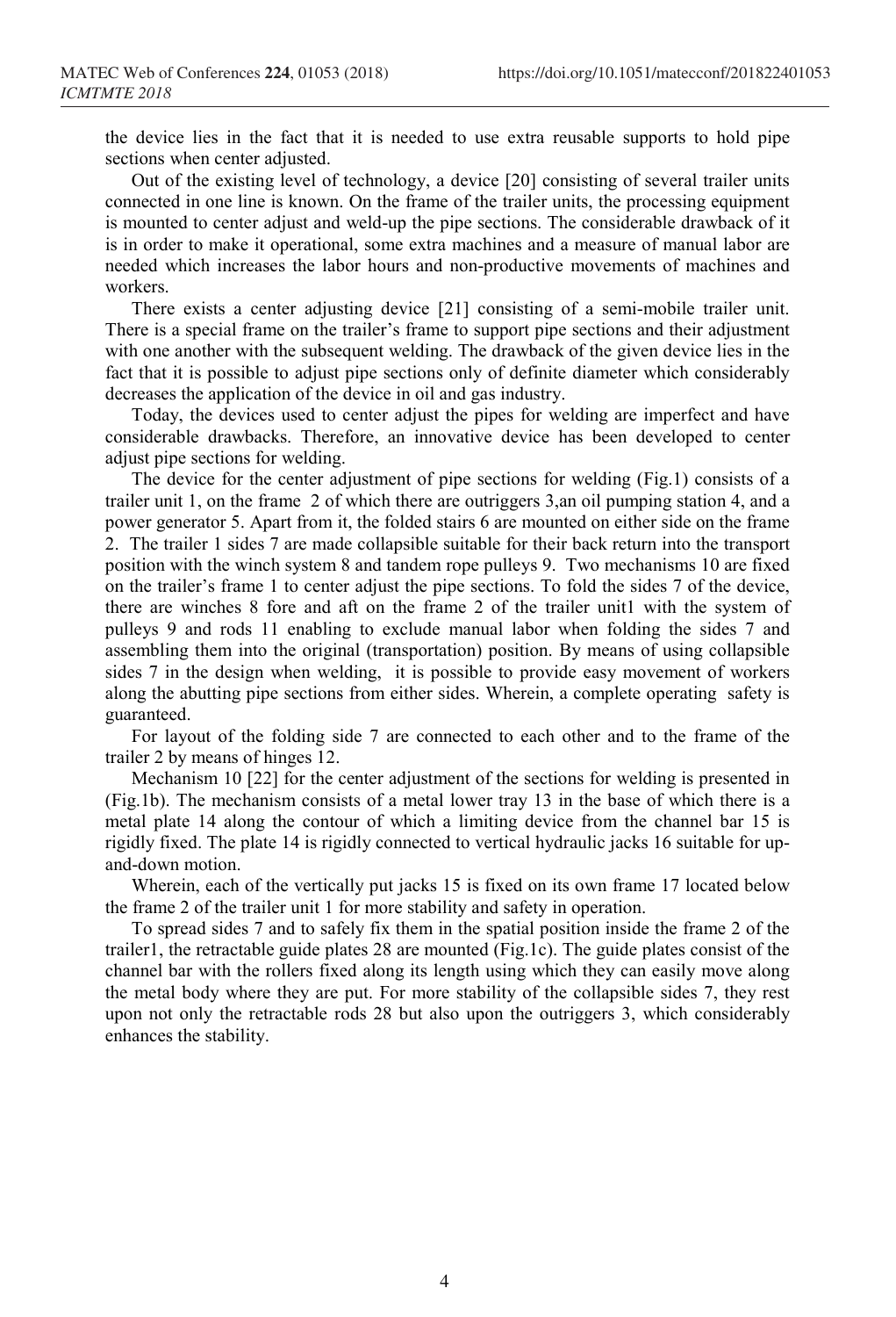

**Fig.1.** The three dimensional simulation scheme of the proposed device, a – the trailer unit is shown in the transportation position,  $b$  — the spatial simulation scheme of the pipe section center adjustment mechanism, c – the device is shown with the laid-out outriggers and retractable guide plates 1 – trailer unit , 2 – frame of the trailer unit, 3 – outriggers, 4 – oil pumping station, 5 – power generator,  $6 -$  folded stairs,  $7 -$  folding side,  $8 -$  winch,  $9 -$  pulley,  $10 -$  mechanism for pipe section center adjustment,  $11$  – connecting rod,  $12$  – hinges,  $13$  – lower metal tray,  $14$  – metal plate,  $15$  – contour limiting device from channel bar, 16 – vertically put hydraulic jacks, 17 – frame of a vertically put hydraulic jack, 18 – horizontally put hydraulic cylinders on the lower tray, 19 – upper metal tray, 20 — metal plate of the upper tray in the base, 21 – contour limiting device of the upper tray, 22 – hydraulic cylinders of the upper tray, 23 – metal plate bearing a spatial frame , 24 – spatial frame, 25 - stand, 26 – rubberized material, 27 – polyurethane rollers, 28 – retractable guide plates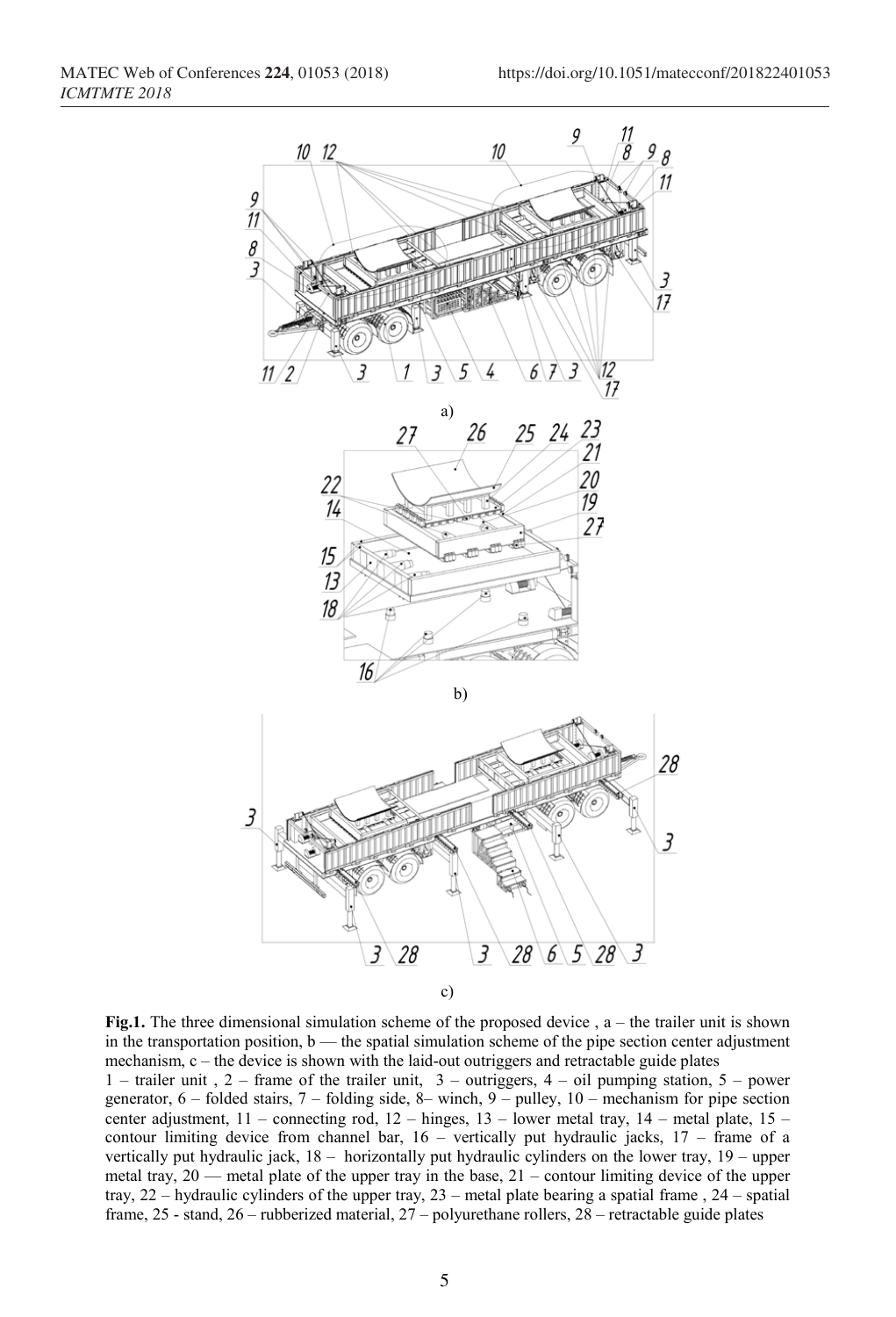The operation of the device. To start mounting works, the devices are aligned along the trench. The operator switches the power generator 5 and using the operation console on the oil pumping station 4 puts in motion the outriggers 3 setting them up for the job. Further, the worker pressing special buttons on the console puts the retractable guide plates into position (Fig.1c). After that, for ascending and descending workers onto the level of the trailer's frame, the operator sets both stairs 6 on the flanks into position.

In order to finally put the device into position, it is necessary to spread the sides 7 onto the extension leaders 28. To improve the safety level, the sides are made double, enabling to obtain the metal decking and metal railings.

The spreading of the sides is done in two stages. Stage one includes placing the sides from the vertical position to the horizontal one (Fig.2). In order to exclude the manual labor, to lay sides 7, winches 8 and the pulley system 9 are used. After that, stage two follows, the second part of the side is hoisted into the vertical position (Fig.3). The decking for workers is made threaded to prevent the worker's shoes from skidding while moving on it.



**Fig. 2.** Stage one of spreading the sides of the proposed device



**Fig. 3.** Stage two of spreading the sides of the proposed device

Upon the completion of spreading the sides onto the stands of device 25, the pipe sections are put which should be welded into section.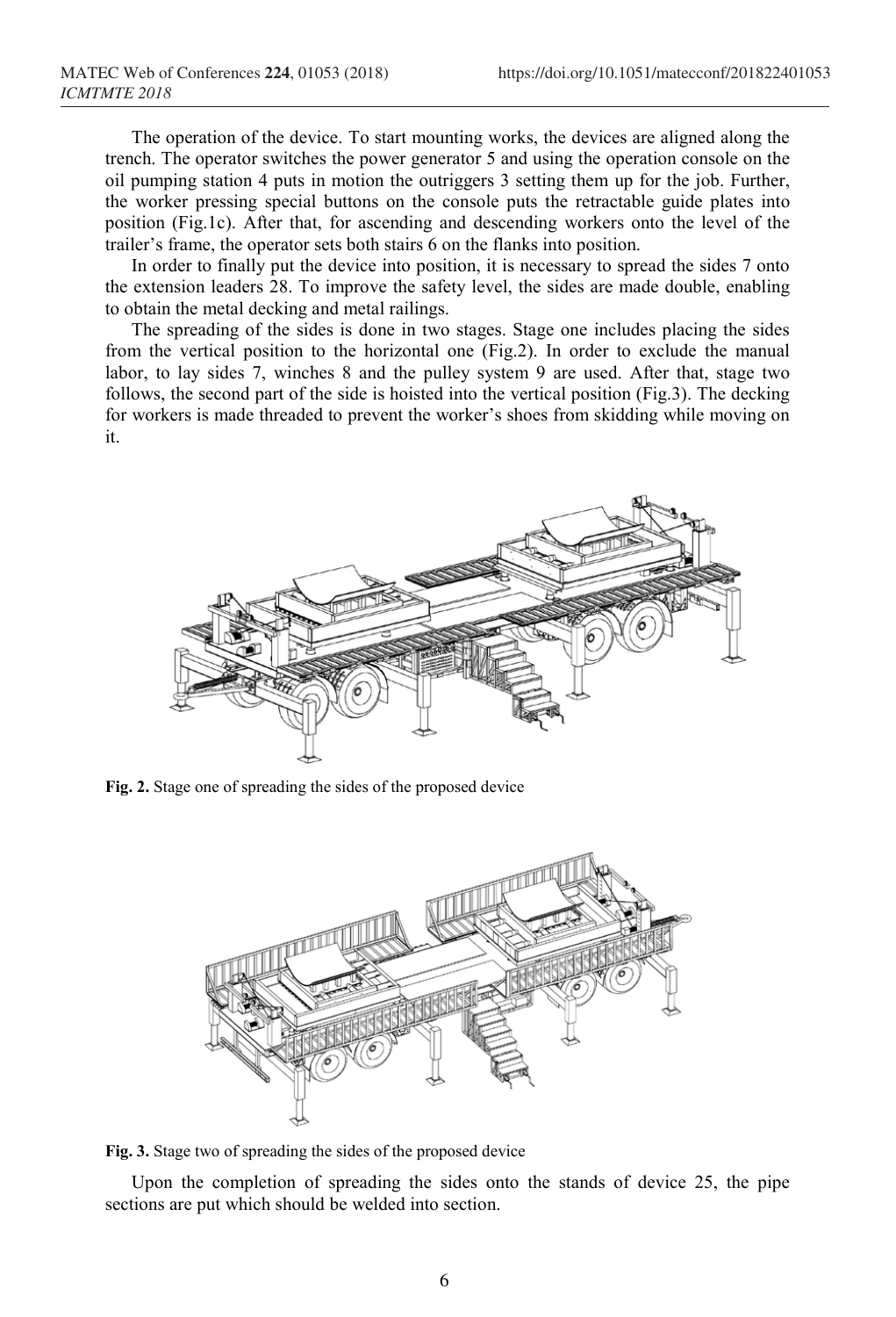Fig. 4 presents a three dimensional simulation scheme for pipe section alignment using the proposed device.



**Fig. 4.** Three dimensional scheme of the device when center adjustment is done.

Loading of pipes onto the device is carried out using any hoisting machine. All the rest technological processes can be done without these. The proposed device enables to perform the following work processes:

- weld preparation of pipe sections ends;
- demagnetization of pipe sections to remove the retained magnetization;
- grit blasting of the metal zone of pipe ends;
- assembling the pipe sections for welding;
- welding of pipe sections;
- insulation of the welding joints with the shrunk-on ring.

Upon the completion of the above mentioned work processes, the pipe sections are moved by a hoisting machine with a cross beam and laid upon the pipe truck or put on the trench edge for the subsequent mounting or putting into the trench.

The proposed device enables to perform welding above ground. When carrying out the overhead manual arc welding from  $\alpha$  8  $\alpha$  to  $\alpha$  4  $\alpha$  hours (Fig.5), the welder will be on the mark of the trailer unit frame, on a special rubber dry pad, not on a moist and damp soil as is usual in field conditions when building and major repair works. As a result the working conditions grow better.



**Fig. 5.** Scheme of the pipe section overhead weld: 1 – pipe section , 2 – overhead weld.

This is especially important in the field conditions, when the works are carried out in the cold period or in wet weather.

The center adjustment of pipe sections is performed due to the mutual perpendicular movement of metal trays 13 and 19 using hydraulic cylinders 18, 22, and 16. The device management is carried out by a control console with one operator.